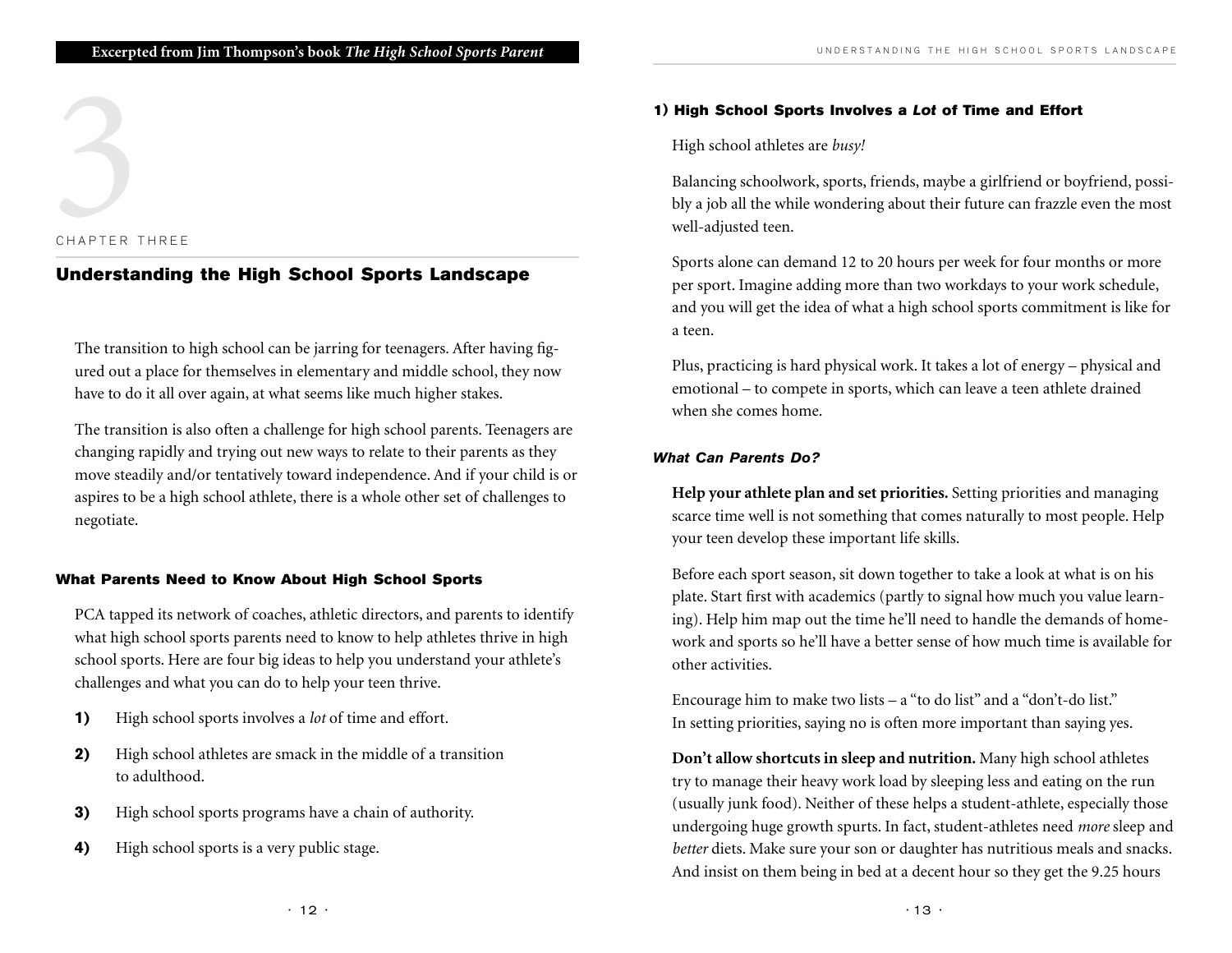of sleep they need according to the National Sleep Foundation. Make sure your athlete understands that she will *perform better* if she eats and sleeps properly.

**Encourage building in "down time."** Just like muscles grow when they have rest between weight lifting sessions, your teen needs some down time to just chill, relax, do nothing, hang out, read for pleasure, or listen to music. Encourage him to build in time to do nothing.

**Give your athlete a break.** She will undoubtedly get tired and cranky at times. She may procrastinate. That's normal, so don't overreact and make a big problem out of what may be a transitory thing.

**Don't panic if there is a crash.** Sometimes, despite all preventive measures, the combination of athletics, academics, and extracurriculars overwhelm student-athletes, often in the middle of a season. Pulled between various pressures, teens can get stretched to a breaking point.

If this occurs, recognize that it's not unusual. Help your teen consider options for remedying it. Most often, improving time management, reassessing priorities, and self-advocacy is the answer. But sometimes, in extreme circumstances, your athlete may need to ask for greater flexibility from her coaches or teachers, who can allow a day off from practice or extend a deadline.

## 2) High School Athletes Are Smack in the Middle of a Transition to Adulthood

Many parents forget from time to time that their teen is going through a big transition. Adolescence is a time of individuating, separation, and transition into adulthood. Developing independence is a natural process that should be nurtured, even though it can be difficult for parents who feel they are losing the little guy or gal that relied on them for so much.

Parents accustomed to coaching and managing the off-field affairs for the child's youth sports teams must now adjust to sitting in the stands and watching other people coach and run the athletic program. The parent is no longer in the driver's seat.

The good news is that sports is an ideal "practice arena" for teens to begin to flex their independence – and a great place for you to practice letting go. High school sports provides a chance to determine how seriously they want to pursue their sport(s), set their own goals and plan to achieve those goals, and learn to advocate appropriately for their own interests with their coaches and teammates.

Unfortunately, some parents lose sight of the importance of this transition, and sports instead becomes an unpleasant power struggle.

### What Can Parents Do?

### **Encourage independence** *and* **the responsibility that goes with it.**

You do your teen no favors by micromanaging his affairs and making decisions for him. Instead, make him responsible for his athletic life. Allow him to choose what sports to play and the goals he wants to achieve. Give him greater responsibility for the accompanying logistics, be it washing uniforms, arranging rides, or fixing his own meals for trips.

**Respect your athlete's choices.** High school sports may present difficult choices for teens: Continue with a sport or quit? Specialize or play multiple sports? Play on the club team or high school team or both? Make the sacrifices necessary to earn a varsity letter or college scholarship? Listen to my coach or my dad? The answers to many of these questions go to the heart of a parent-child relationship.

Many parents invest so much time, effort, and money into their child's sports experience that they become heavily invested in these decisions. When a parent's sports aspirations conflict with those of their athlete, both parties can get hurt. As the adult, you may need to surrender your sport's dreams.

Help your athlete make her own educated decisions. This may require her to do research, list pros and cons, and talk with people she trusts. But, in the end, your teen will be better equipped for impending adulthood by making her own decisions.

**Just listen.** One of the greatest gifts you can give your athlete is to listen to her, especially when she is struggling. Managing a demanding schedule and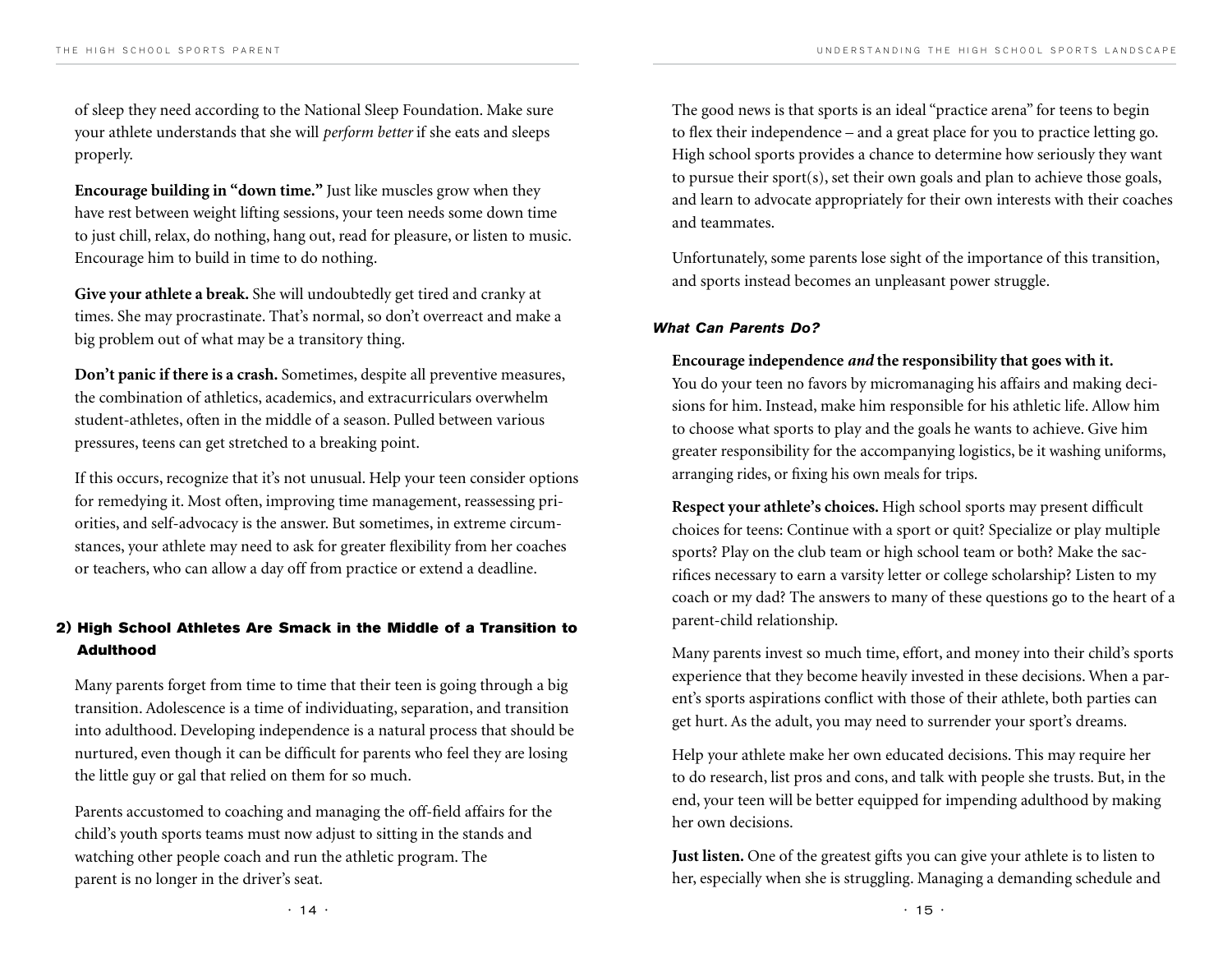increased responsibility can be daunting for high school athletes. And when they struggle, parents often aren't the first people they turn to for comfort – their peers are. Nonetheless, it's important for parents to "be there" for them.

**Communicate unconditional support.** High school is a time when teens are trying to prove themselves – to themselves, to their peer group, to the larger world. If they feel they also have to prove themselves to their parents, it will add unneeded pressure. Be explicit: "You don't have to be a great athlete or a great student because you are already a great person in my book." Repeat it throughout your teen's high school years. Whether she shows it or not, this will have a positive impact.

### 3. High School Sports Programs Have a Chain of Authority

Most high school sports' programs have a set chain of authority for resolving problems. Often the biggest problems in high school sports occur when parents circumvent the chain of authority, overstep their bounds to rectify a perceived problem or inequity (usually involving concerns about coaching strategy and/or their son or daughter's playing time), or poison the water by venting their concerns to other parents or athletes, including their own child.

To be sure, there may be times when teams under-perform, athletes are under-utilized by a coach, or the sports experience is less than ideal. These things happen, and that's unfortunate. But the larger issue is how you respond to your athlete's concerns – or your own concerns – in these situations. (Chapter 9 offers detailed advice on how to respond to specific problems.)

### What can parents do?

**Assume good will.** Just like you, most coaches and athletic programs want what's best for your athlete.

**Recognize who's in charge.** This may be hard for you to accept, but you are not in charge of your child's high school sports experience. She is. Be supportive and helpful, but don't take over for her. Sports offers a great chance

for your teen to learn responsibility. Don't waste the opportunity by taking over when there's a perceived problem.

**Realize that coaches have to balance competing needs.** Coaches must do what they think is best for a dozen or more players. On a team, the "pie" is limited and the coach cannot give every family everything it may want. Every player cannot play shortstop, quarterback, or point guard. The team concept requires give-and-take and mutual sacrifice for the sake of the whole.

**Help your athlete learn to advocate for himself.** If your teen complains about the coach, teammates, his playing time, or his role on the team, encourage him to think about how he wants to deal with it. Tell him you'll be happy to listen to him if he wants to talk about what he might do. You can even role-play how he might approach the coach, for example, if he wants to get more playing time.

**Don't make derogatory comments about the coach to your teen or other parents or members of the team.** Sadly, undermining coaches behind their backs is rampant in high school sports. This toxic behavior can devastate team culture, divide a team, and place high school athletes in an awkward middle between coach and parent. If you don't like the coach, keep it to yourself and don't poison the water.

**If there's an issue you think may warrant intervening, proceed** 

**sensibly.** There are some situations – physical or emotional abuse, for example – where you may decide you need to step in. (Note: Your child playing less than you would like is not a reason to intervene.) Here are some guidelines for intervening.

- a. Don't intervene when you are angry or in emotional e-mails. Wait to cool down before you contact a coach or athletic director. Inflammatory e-mails do great damage. Assume that everything you write in an e-mail will be seen by exactly the people you don't want to see it.
- b. Get all the information you can before you act. Don't assume you know what is going on, and don't assume your child's portrayal is the only or "true" one.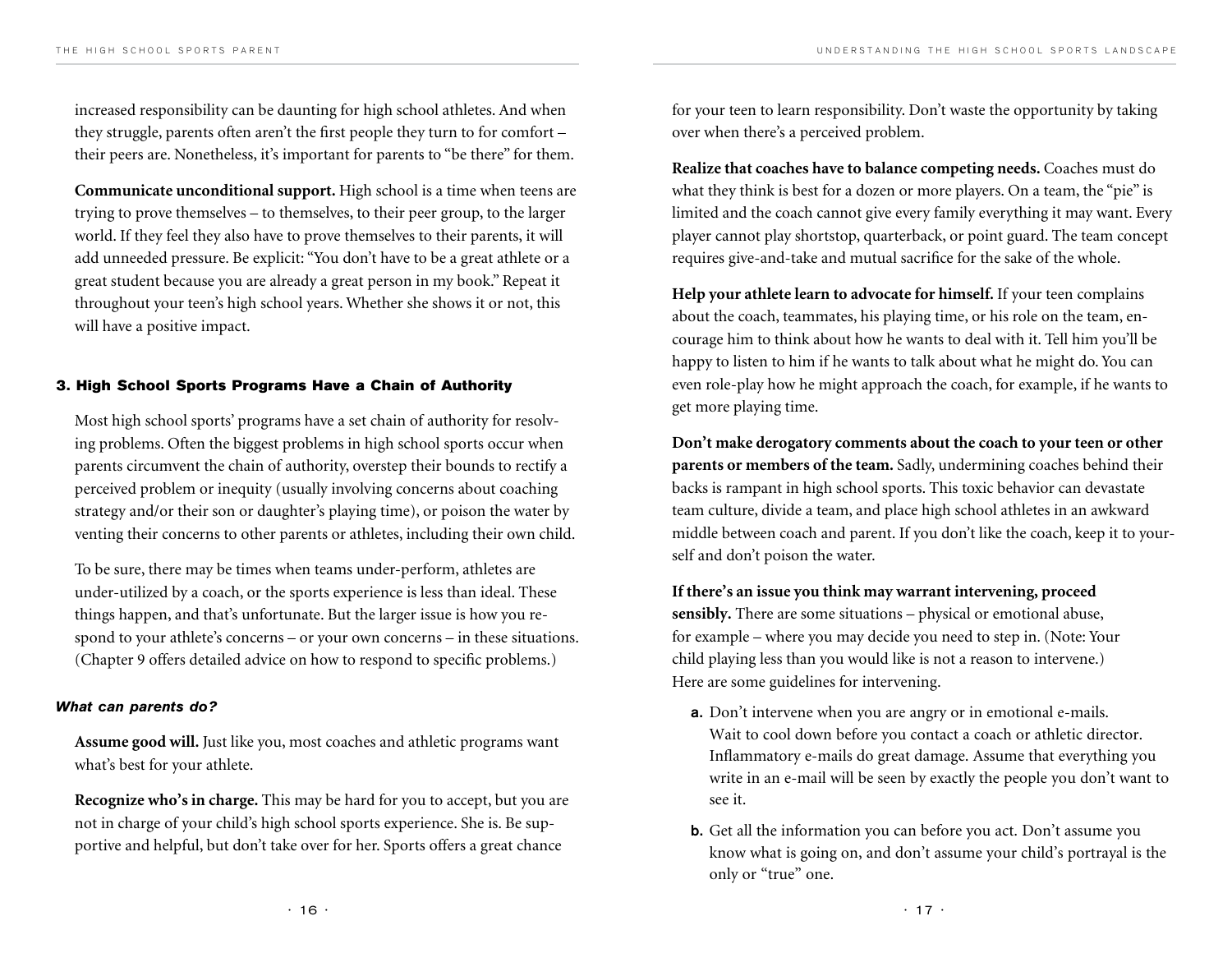- c. Consult with your athlete on your plans. Many athletes are horrified to learn that their parent intervened with a coach. It is crucial that you don't act in a way that undercuts or embarrasses your teen.
- d. Act as if everyone is operating out of good will, even if you suspect they are not.
- e. Figure out what success is before you act. Too often parents act out of emotion without knowing what they want to happen. Make sure you have an answer to the question, "What do you want to happen?" if you are asked.
- f. Follow the chain of authority. Go to the coach first, even if you think he is the problem. You will ultimately get better results with the athletic director if you start with the coach. Similarly, the athletic director should always be contacted before an issue is brought to the principal or assistant principal.

### 4) High School Sports is a Very Public Stage

Athletes sometimes play in front of thousands of fans, and the press frequently covers high school sporting events. Colleges scout high schools for recruits. Athletes learn quickly that high school sports seem to matter more than youth sports.

Because of this public nature of high school sports, winning and "doing well" can become too important for athletes. The pressure to specialize, get private coaching, attend expensive camps, or purchase the best equipment becomes greater on athletes and parents at this level.

For athletes, this means that how they do on the field of play may result in extraordinary status rewards or awful public embarrassment (amplified by the experience of adolescence). It also means that adults – parents, coaches, and other community members – can get a little crazy from time to time and lose perspective.

Stress on student-athletes can push them to poor decisions. Athletes may be tempted to cheat or take shortcuts. They may lose sight of the fact that they

are playing a game that should be fun rather than a high-stakes pressure cooker. Most seriously, steroid use and eating disorders are an unfortunate reality of high school athletics – a sign of the pressures kids are under. (See accompanying tables on Steroids and Eating Disorders on page 20.)

### What can parents do?

**Maintain a Second-Goal focus at all times.** The scoreboard does matter, but not as much as the life lessons sports can teach. Keep your focus on life lessons, rather than measuring your teen's athletic success based on on-field performance. Knowing that someone loves and supports them no matter how they perform is huge, especially for developing teens.

**Focus on your teen's effort rather than the outcome.** Later in Chapter 5, I'll discuss the importance of encouraging a "growth mindset" with your athlete. For now, I'll just say that your expectations for your teen should be that she gives her best shot, not that she will succeed in everything.

**Help your athlete keep sports in proper perspective.** Adolescents can exaggerate the importance of success or failure. Encourage them to enjoy the moment and to periodically refocus on the big picture. In the final analysis, virtually all high school sports results will forgotten by everyone but those who participated.

**Keep the lines of communication open.** Let your teen vent about things that stress him out. It's not helpful for him to keep it bottled up. Make opportunities to be alone with your athlete – in the car, around the dinner table, on a hike – to listen to his feelings about his sports experiences.

**Get professional help if needed.** If you think your athlete may be using performance enhancing drugs or suffering from an eating disorder, it's better to be safe than sorry. Ask your doctor or friends for the name of a counselor who has helped others in your teen's situation.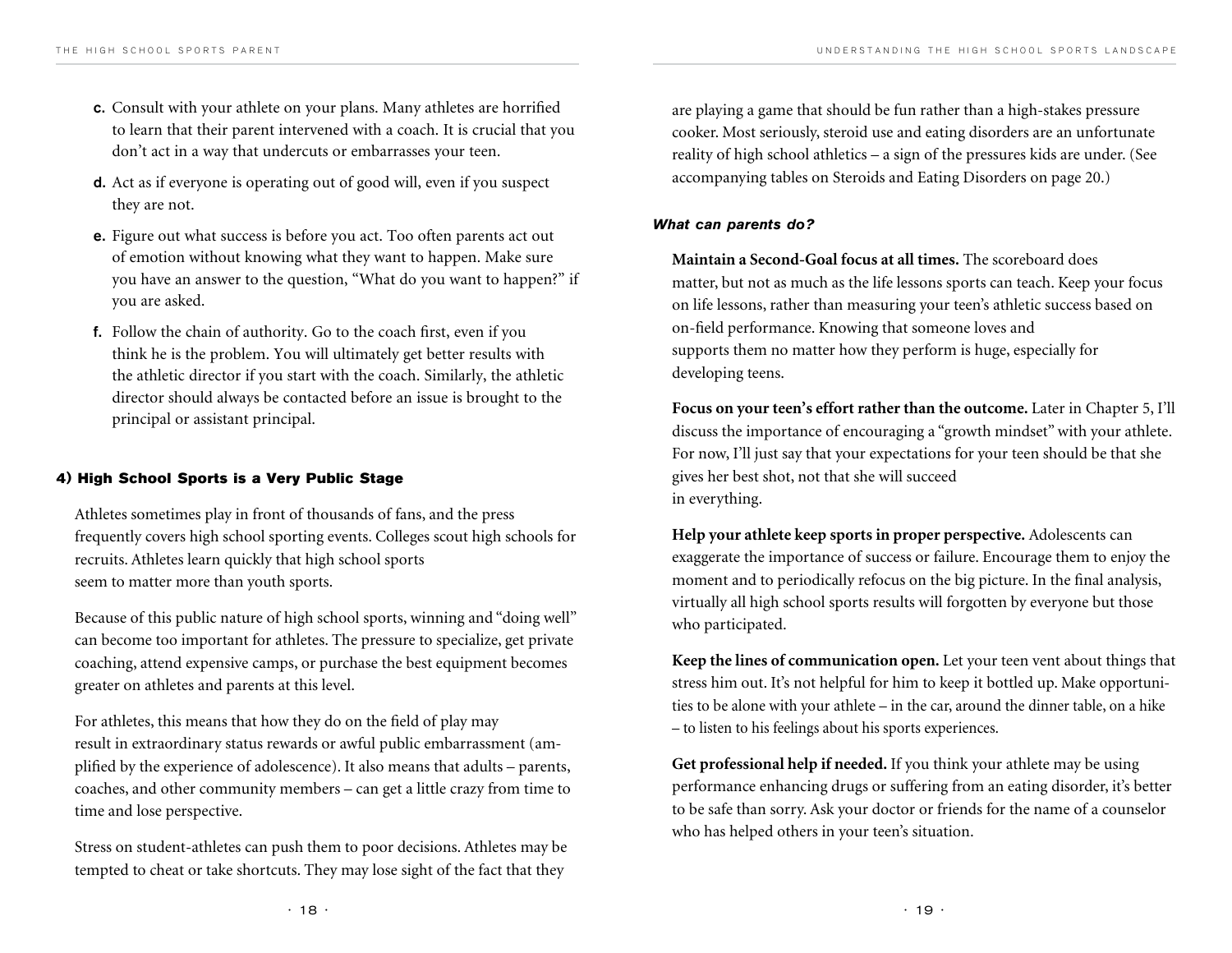### Signs of Eating Disorders

- Preoccupation with weight or body
- Constant dieting, even when skinny
- Making excuses not to eat
- Going to the bathroom right after meals
- Taking diet pills or laxatives
- Eating in secret, at night, or alone
- Hoarding high calorie food
- Compulsive exercising
- Avoiding social settings that include food
- Obsession with food, calories, nutrition

### Signs of Steroid Use

- Fast weight and muscle gains connected to a weight training program
- Aggressiveness, combative behavior
- Jaundice (yellow skin)
- Red or purple spots on the body
- Oily skin and severe acne breakouts
- Constant unpleasant breath
- Trembling
- Swelling of lower legs and feet

### The Bright Side

This chapter paints a pretty stressful picture of what high school can be like for an athlete, but high school can be a glorious time of growth and change for a young person. It can be a time that he will remember fondly forever.

This is much more likely to happen if you understand your supporting role and play it to the hilt, which is exactly what I wish for you and your athlete.

### Chapter 3 Take-Aways

- High school sports involve a lot of time and effort. Athletes can<br>become unduly stressed by social, academic, and athletic pressures. Parents can help by assisting in setting priorities, making sure kids get enough sleep and good nutrition, and encouraging down-time.
- 2 High school athletes are in the middle of <sup>a</sup> transition to adulthood. Sports provide an ideal "practice arena" for teens to practice independence and a great place for parents to practice letting go.
- 3 High school sports programs have <sup>a</sup> well-defined chain of authority. Parents create problems when they circumvent it when a concern or perceived inequity arises. Parents are best served to help athletes advocate for themselves.
	- High school sports is a very public stage. The pressure to win on the scoreboard can bring out the worst in coaches, parents, and athletes. Parents can help by maintaining a Second–Goal focus on the life lessons sports offer and encouraging effort over results.